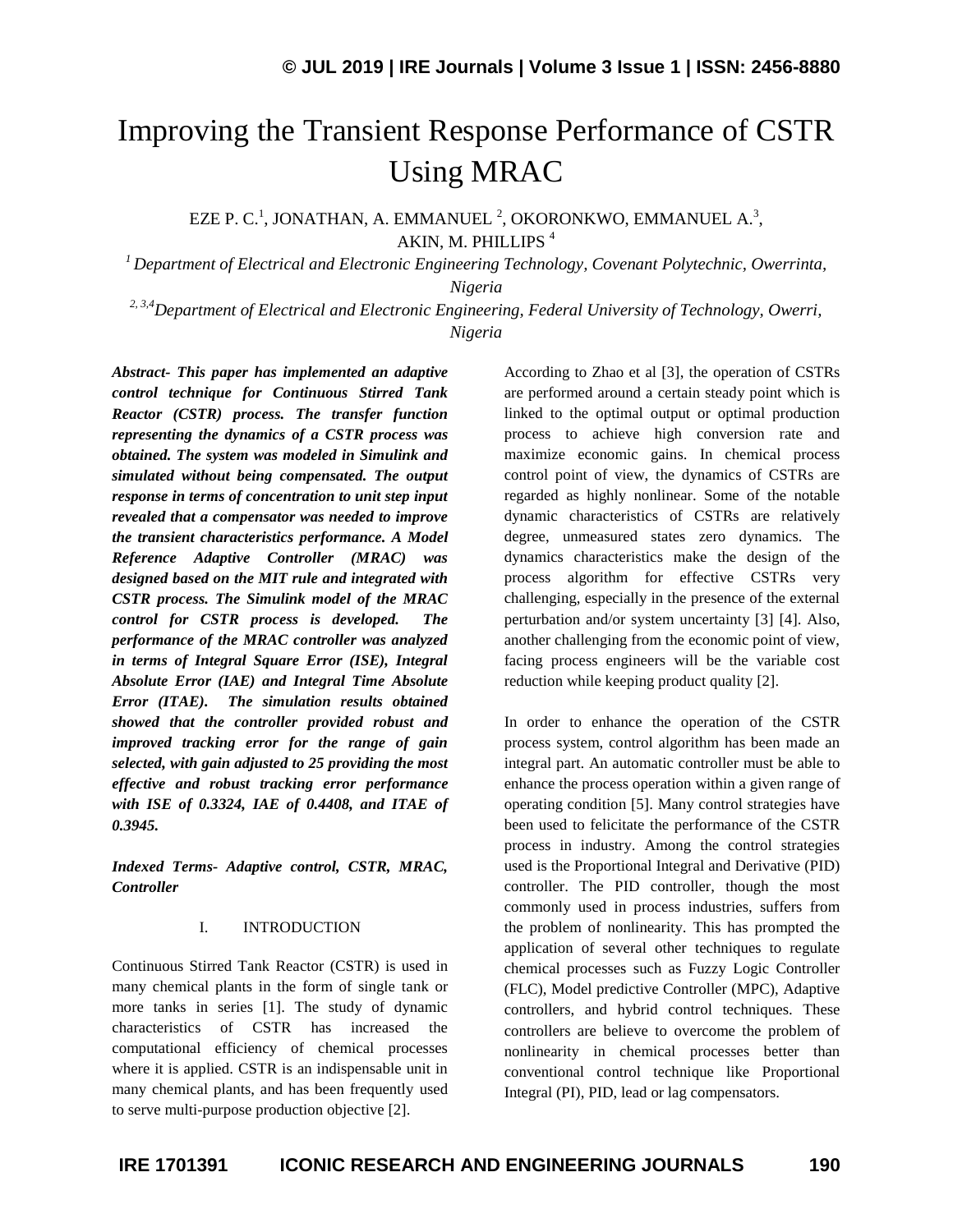Since the traditional PID controller cannot effectively deal with problems that occur in complex nonlinear processes, this paper presents a Model Reference Adaptive Control (MRAC) to control the output response, that is, the concentration of CSTR process. The remaining part of this paper has been divided into four different sections: literature review, system design and configuration, simulation result and discussion, and conclusion.

## II. REVIEW OF RELATED LITERATURE

Maheshwari et al [6] studied design and analysis of PID controller for CSTR process. The objective of the study was to control temperature and load disturbance rejection of CSTR. Simulation result showed that the PID controller provided a less percent overshoot with efficient load disturbance rejection with a minimum setting time.

Aboelela et al [7] presented design and implementation of a PID controller for a CSTR system using particle swarm algorithms. It applied proportional integral (PI) and PID controller tuned with PSO, Adaptive Weighted PSO (AWPSO) algorithms to CSTR process to take care of the temperature and concentration control. Three error criteria were used to achieve the optimization process. These include integral of square error (ISE), the Integral of Absolute Error (IAE) and integral of Time Absolute Error (ITAE). In order to test the robustness of temperature and concentration performance of the process, some of the parameters of CSTR were altered. It maintained that better performance algorithm was observed.

Khanduja [8] presented CSTR control by using model reference adaptive control and PSO. A comparative analysis of CSTR control based on model reference adaptive control (MRAC) and optimal turning of PID control based on PSO. The Massachusetts Institute of Technology (MIT) rule and Lyapunov rule were used to develop the adaption law for the MRAC techniques. The PID Controller parameters were turned based on PSO to obtained optimized operating point for minimum ISE condition. The simulation results show that the PID controller turning based on PSO provided better control response of the MRAC.

Jhon et al [9] presented a tuning proposal for direct fuzzy PID controllers oriented to industrial Continuous processes. It presented a simple but effective systematic method for many direct fuzzy PID tuning controllers based on static gain calculation of linear sub- models and controller scaling factors. The effectiveness of the proposed method was demonstrated on two specific case of processes considered, which included CSTR process. It maintained that the proposed approach provided a considerable reduction in the tuning time and improving the performance of processes whose operating point changes.

Vishnon et al [10] carried out a study on controller performance evaluation for concentration control of isothermal continuous stirred tank reactor. A comparative analysis of conventional PID controller and fuzzy controller performance was studied based on time domain analysis. The performance evaluation was performed in terms of percentage overshot, delay time, rise time, setting time, peak time, Integral square of error (ISE), Integral absolute error (IAE), Integral time absolute error (ITAE). The performance analysis revealed that the hybrid fuzzy provided a satisfactory control effect than conventional controller.

Allwin et al [11] carried out comparison of conventional controller with model predictive controller for CSTR process. It compared the performance of PID controller with MPC controller in the closed loop temperature control of a CSTR process. It stated that the result obtained from the simulation conducted showed that the MPC controller provided better temperature control with zero percentage overshoot and minimum setting time compared to conventional PID controller.

Debnath and Tripsthi [12] carried out a case study to optimize design in linear CSTR using multiple model predictive control approach. It developed a control strategy for a nonlinear CSTR process, its multiple model predictive control (MMPC) technique. The MMPC was implemented using MATLAB software. Performance comparison was out for the CSTR process with single MPC controller and multiple MPC controllers. The developed scheme provided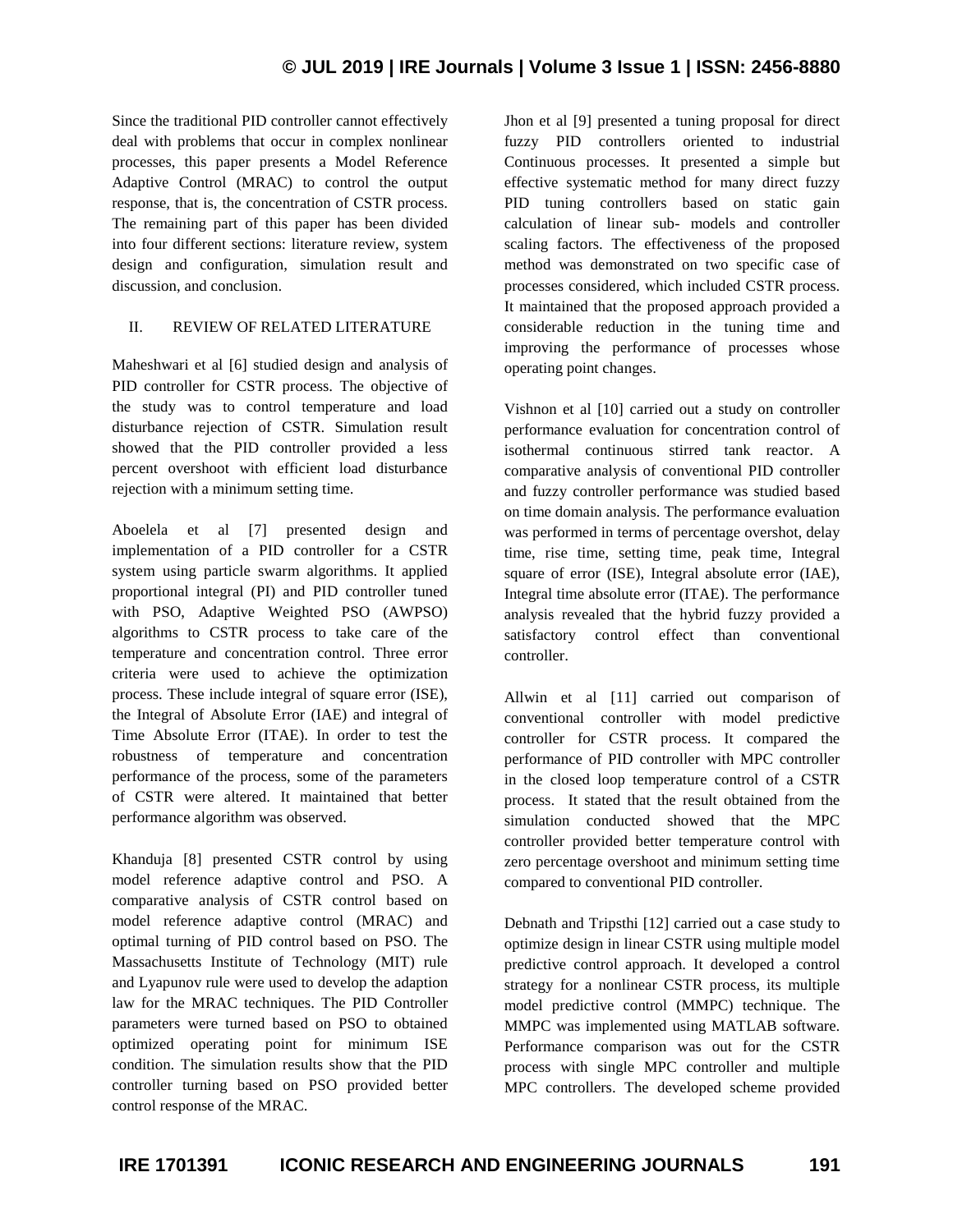better disturbance rejection than single MPC technique.

## III. SYSTEM DESIGN AND CONFIGURATION

This section presents the mathematical equation representing the dynamic model of a CSTR. The model is presented in Eq. (1) in the form of a transfer function. The detail mathematical design and modelling of the considered CSTR process can be obtained in Upadhyay and Singla [13]. Also, in this section is the design and configuration of MRAC control loop in Simulink for CSTR process control.

#### A. Dynamic Model of CSTR Process

The transfer function representing the dynamic model of CSTR process is given by:

$$
G_p(s) = \frac{2.7s + 2.742}{s^2 + 1.33s + 0.4968}
$$
 (1)

The transfer function model provides approximate linear relationship between the input and output. It is widely applied in control system engineering to define the dynamic characteristics industrial processes. It is well used in CSTR model representation to approximate the complex nonlinear relationship of the energy balance and mass equations.

## B. Model Reference Adaptive Control

The design specifications of CSTR process for concentration control are: Maximum overshoot = 5%; and Settling time  $\leq$  3s.

In this paper, the technique adopted provides a systematic way for automatically adjusting the parameters of a CSTR process to maintain a desire level of performance. The control technique is adaptive, and designing it requires that the control system performance be known, the dynamic model of the process be established and a suitable controller design approach that will ensure that the objective of design is realized [14].

There are several approaches to developing the adjusting mechanism when implementing a MRAC. They are: Massachusetts Institute of Technology

(MIT) rule, Lyapunov theory and augmented error theory. In this paper, the MIT rule will be used.

Using the MIT rule, the equations for the error and cost function are presented as follows:

Let the difference between the actual output of the process and output of the referenced model be defined as the error *e* :

$$
e = \theta - \theta_{\text{model}} \tag{2}
$$

The equation for the cost function  $\theta_c$  is defined as:

$$
J(\theta_c) = \frac{1}{2}e^2\tag{3}
$$

The cost function can be minimized such that the change in the parameter  $\theta_c$  can be maintained in the direction of the negative gradient of *J* , and that is

$$
\frac{d\theta_c}{dt} = -\gamma \frac{\partial J}{\partial \theta_c} = -\gamma e \frac{\partial e}{\partial \theta_c}
$$
(4)

The partial derivative expression  $\partial e/\partial \theta_c$  is called the sensitivity derivative. It shows the change in error with respect to parameter  $\theta_c$ . Equation (4) describes the change in the parameter  $\theta_c$  with respect to time so as to be able to reduce the cost function to zero. Where the adjustable gain, gamma  $\gamma$  represents a positive quantity which indicates the gain of the adaptation mechanism of the controller.

Now the transfer function of the CSTR process is  $KG(s)$ , where K is a parameter whose value is unknown and  $G(s)$  is a second order system with a known transfer function (Eq. 1). The objective is to design a controller such that the CSTR process could track a reference model whose transfer function,  $G_m(s) = K_o G(s)$ , where  $K_o$  is a parameter whose value is known.

Definitions:

 $E(s) = KG(s)U(s) - K_oG(s)U_c(s)$ (5)

Stating a control law:

\n
$$
U(s) = \theta_c \times U_c(s)
$$
\n(6)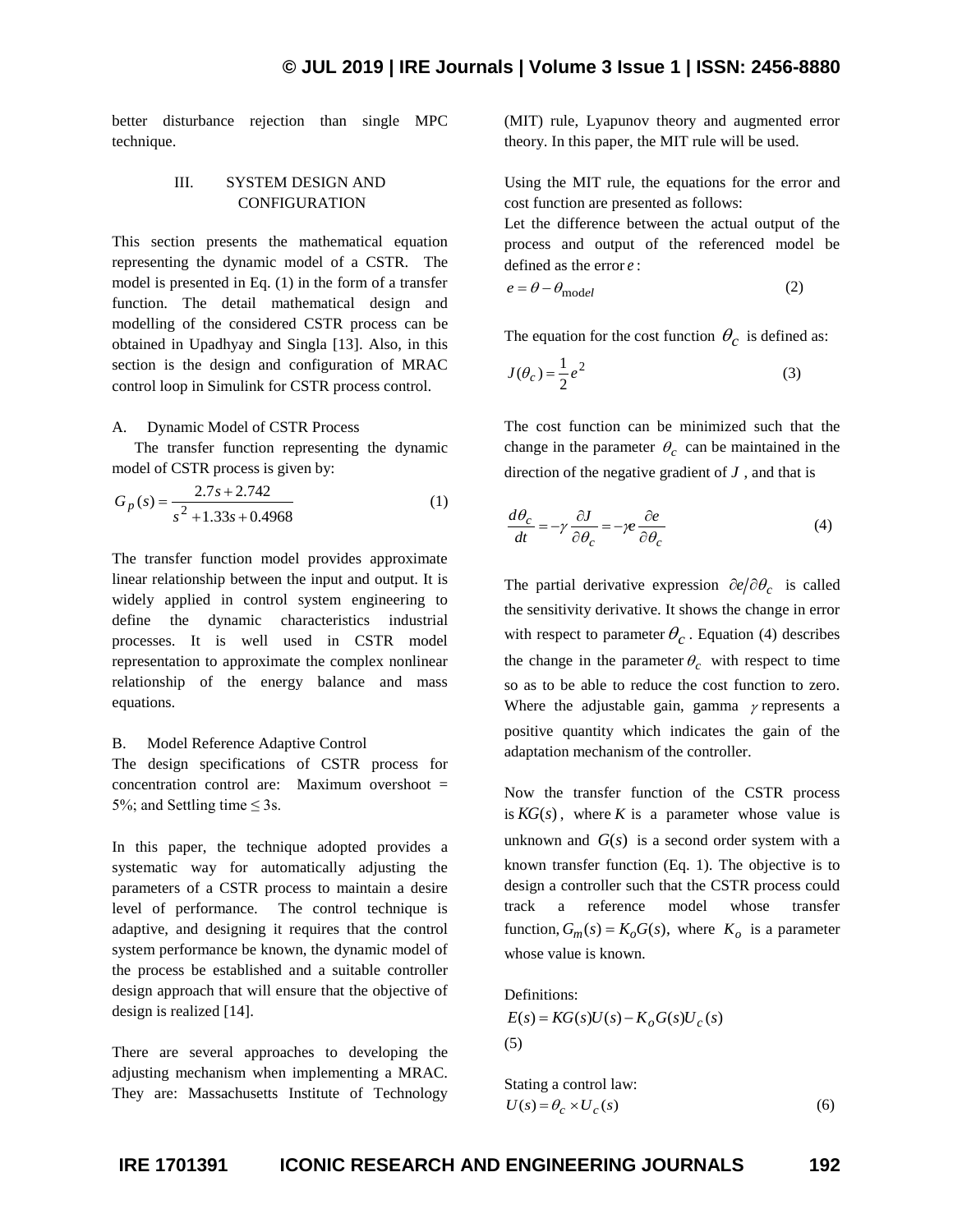Substituting Eq. (6) into Eq. (5) and taking partial differential yields:

$$
\frac{\partial E(s)}{\partial \theta_c} = KG(s) U_c(s) = \frac{K}{K_o} \theta_{\text{model}}(s)
$$
(7)

Combining Eq. (4) and Eq. (7) yields

$$
\frac{d\theta_c}{dt} = -\gamma e \frac{K}{K_o} \theta_{\text{model}} = -\gamma' e \theta_{\text{model}}
$$
 (8)

Equation (7) provides the law for adjusting the parameter  $\theta_c$  and the Simulink model of the control loop.

It is desired to generate the reference model. In order to do this, a second order transfer function is selected because the process under consideration is a second order system. Hence [14]:

$$
G_m(s) = \frac{\omega_n^2}{s^2 + 2\zeta\omega_n s + \omega_n^2}
$$
\n(9)

Where  $\omega_n$ ,  $\zeta$  are the natural frequency response and the damping ratio of the system? They are obtained as follows:

$$
M_p = e^{-\pi \zeta / \sqrt{1 - \zeta^2}} \tag{10}
$$

Where  $M_p$  is the peak value which is equal to 5 %? Substituting this value into Eq. (10) gives the damping ratio  $\zeta$  as 0.69. Equation (11) below defines the relationship between settling time  $T_s$ , the damp ratio  $\zeta$ , and the natural frequency response,  $\omega_n$ .

$$
T_s = \frac{4}{\zeta \omega_n} \tag{11}
$$

Substituting the value  $T_s = 2s$  seconds and  $\zeta = 0.69$ into (11) gives the value for  $\omega_n$  as 2.90. Substituting these values into Eq. (9) yields

$$
G_m(s) = \frac{8.41}{s^2 + 5.8s + 8.41} \tag{12}
$$

#### C. System Configuration

The MATLAB/Simulink block models of the control system for CSTR process considering uncompensated control loop and compensated control loop are shown in Fig. 1 and Fig. 2. Figure 3 is the complete simulation programme for performance analysis in terms of integral square error (ISE), integral absolute error (IAE), and integral time absolute error (ITAE).







Fig. 2 Simulink model of compensated CSTR process



Fig. 3 Complete simulation programme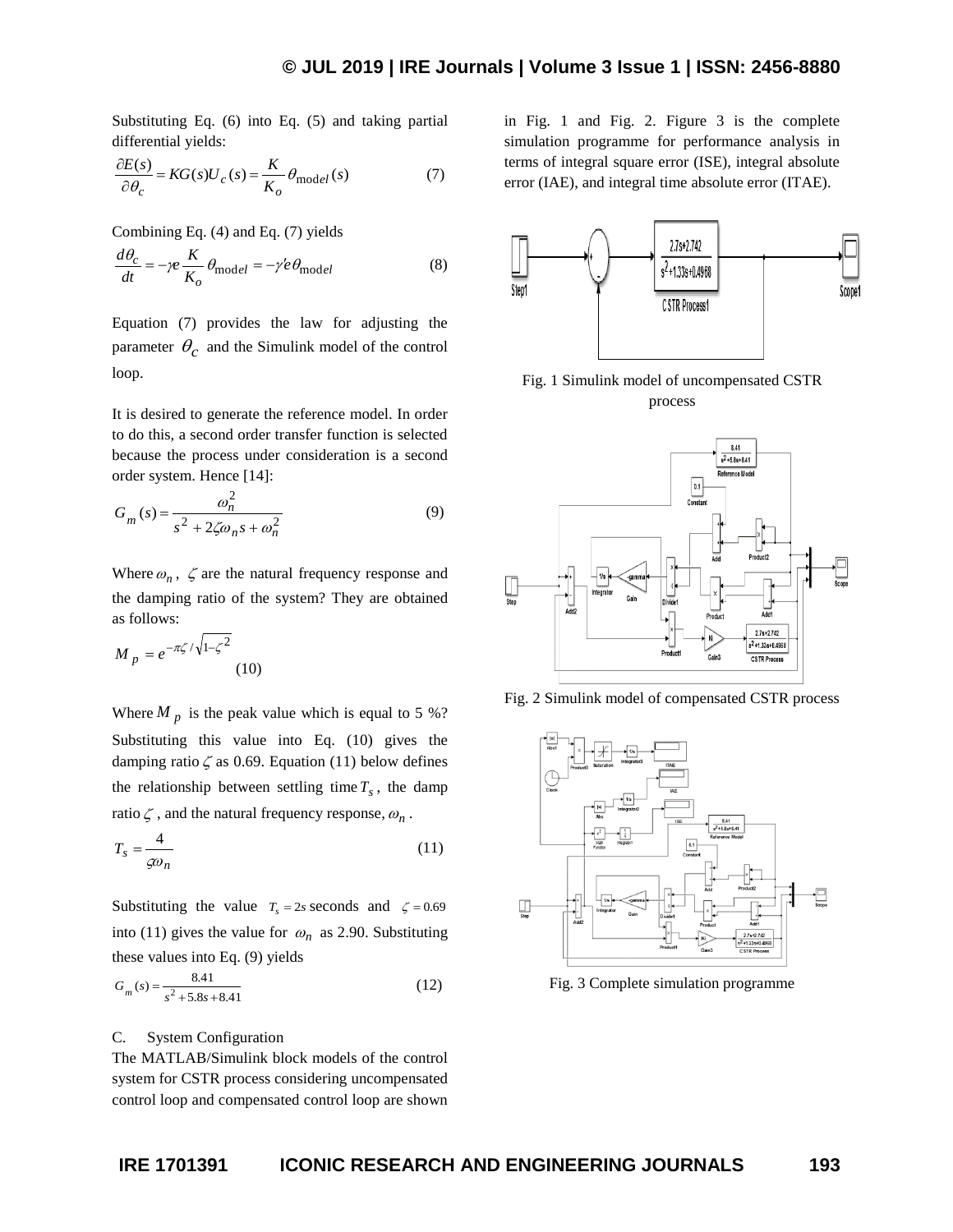## IV. SIMULATION RESULT AND DISCUSSION

## A. System Configuration

In this section the results obtained from the simulations conducted in MATLAB/Simuliknk environment are presented. The simulation test was carried out considering condition for which CSTR process is not compensated and when it is compensated. The simulatio for uncompensated CSTR process is carried out to examine the response performance characteristics of the system when a controller has not been integrated with the control loop as shown in Fig. 4. In Fig. 5, the simulation result of the compensated system is presented. The compensated control simulation is carried out further by adjusting the adaptive gain parameter within the range of  $5 \le \gamma' \le 25$  as shown in Fig. 6. The performance analyis of the MRAC controller is examined in terms of ISE, IAE and ITAE as presented in Table 1.



Fig. 4 Step response of uncompensated CSTR process



Fig. 5. Step response of compenated CSTR process



Fig. 6. Step response of compenated CSTR process (with adjusted gain parameter)

TABLE I. PERFORMANCE ANALYSIS FOR MRAC CONTROLLED CSTR PROCESS

|             | Gain Value of Adaptive Mechanism |                       |           |             |           |
|-------------|----------------------------------|-----------------------|-----------|-------------|-----------|
| Perform     | $v' = 5$                         | $\nu'=10$             | $v' = 15$ | $\nu' = 20$ | $y' = 25$ |
| a-nce       |                                  |                       |           |             |           |
| index       |                                  |                       |           |             |           |
| <b>ISE</b>  | 0.33                             | 0.335                 | 0.3337    | 0.332       | 0.33      |
|             | 92                               |                       |           | 9           | 24        |
| <b>IAE</b>  | 0.49                             | 0.474                 | 0.4672    | 0.463       | 0.46      |
|             | 18                               | $\mathcal{D}_{\cdot}$ |           | 3           | 08        |
| <b>ITAE</b> | 0.52                             | 0.448                 | 0.4198    | 0.404       | 0.39      |
|             | 27                               | 8                     |           | 4           | 45        |

### B. Discussion

The results of the implementation of a Model Reference Adaptive Controller (MRAC) for CSTR process show that at the time when the control loop has not been compensated, the output response in terms of the concentration is unable to track the desired input, in this case, unit step input (Fig. 4). It means that if the CSTR process is allowed to run without being regulated, the output concentration of the process will not meet the expected value required for effective chemical processing. This highlights the need for a system that will enhance the CSTR process to meet the expected output concentration.

An MRAC is deigned and added to the control loop of CSTR process. The simulation result in Fig.5 shows that the output response of CSTR process is largely improved. Also from the response plot shown in Fig.5, the controller ensures that effective tracking of the desired concentration in terms of step input is realized.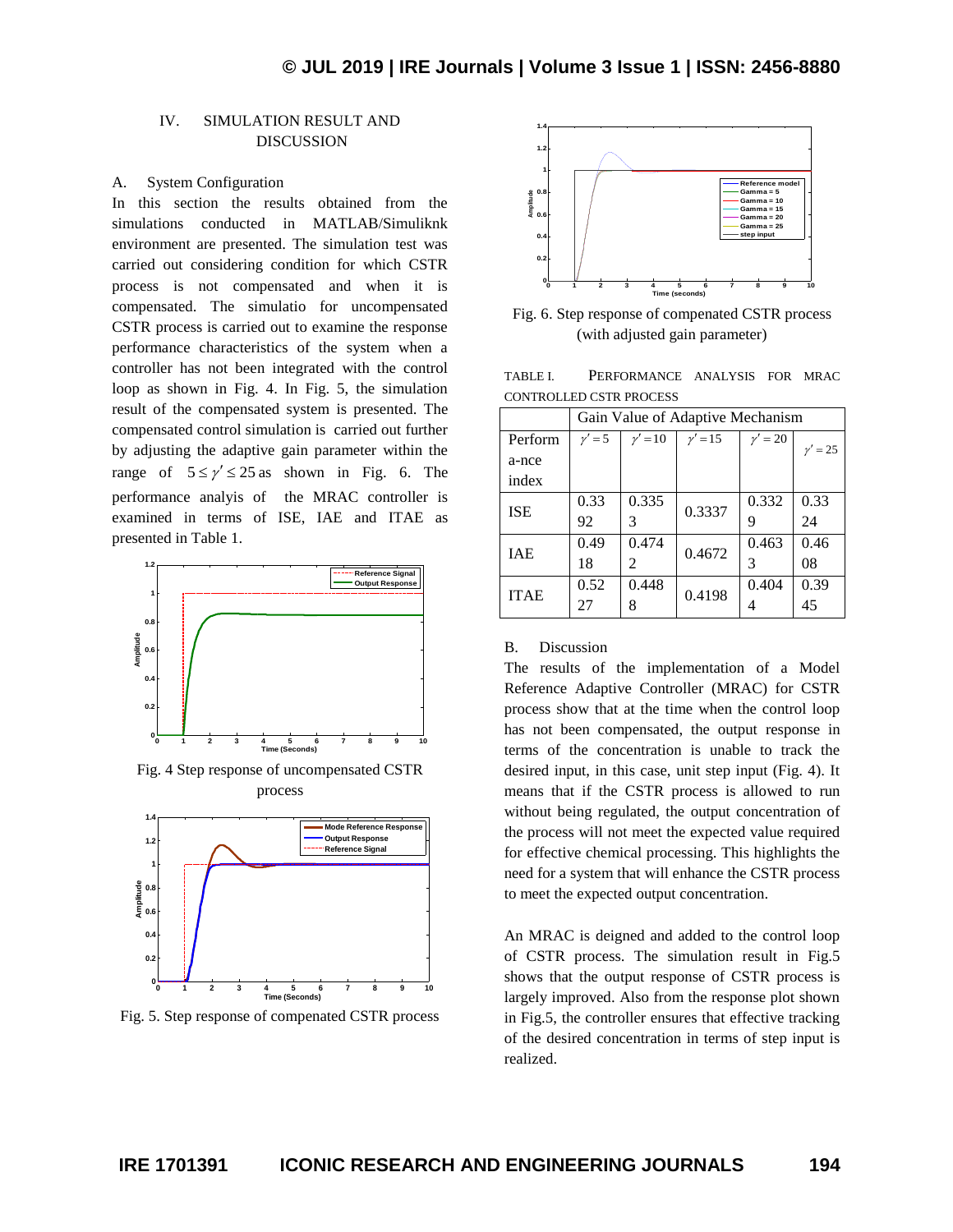In Fig. 6, the robustness of the MRAC control technique is examined by adjusting gain parameter of the adaptive law. It can be seen from the output responses that at each gain parameter selected, robust tracking is achieved. The performance analysis in Table 1 shows that as the gain increases from 5 to 25, the error decreases as indicated by the ISE, IAE and ITAE values. This indicates that with gamma adjusted to 25, a more improved and robust tracking is obtained.

## V. CONCLUSION

This paper has presented design of adaptive controller for CSTR process. The mathematical model of a CSTR process is obtained and implemented in MATLAB/Simulink. A reference model which the plant must followed or matched to is selected using the second order transfer function model since the CSTR process considered is a second order system. A Simulink model of the designed adaptive controller is developed. Simulation test carried out by adjusting the gain parameter of adaptive control indicated that the controller achieved robust tracking for each gain value selected. This means that the designed MRAC effectively reduced the tracking error.

## REFERENCES

- [1] M. Danish, M. K. . Almesfer, and M. Rashid, "Effect of Operating Controller for a CSTR Process," Internal Journal of Engineering Research and Application, vol. 5, No. 2, pp. 74– 78, 2015.
- [2] A. L. Pablo, and A-L. Ricardo, "Dynamic Nonlinear Feedback for Temperature Control of Continuous Stirred Tank Reactor with Complex Behaviour," Journal of Applied Research and Technology, Vol. 7, No. 2, 202-217, 2009
- [3] D. Zhao, O. Zhu, and J. Dubbeldam, "Terminal Sliding Mode Control for Continuous Stirred Tank Reactor," Chemical Engineering Research and Design, Vol. 47, No. 22, 8741-8753, 2015.
- [4] H. Seki, and Y. Naka, "Optimizing Control of CSTR/Distillation Column Processes with one Material Recycle," Industrial and Engineering

Chemistry Research, Vol. 47, No. 22, 8741-8753, 2008

- [5] M. Darius, and S. Sivagmasundari, "Design and implementation of Controller for a CSTR Process," International of Emerging Technology in Computer Science and Electronics, Vol. 23, No. 1, 175-183, 2016
- [6] N. Maheshwari, N. Jain, A. Jingar, and M. Suthehar, "Design and Analysis of PID Controller for CSTR Process," International Journal of Science Engineering and Technology Research, Vol. 5, No. 2, 600-603, 2016.
- [7] M.A.S. Aboelela, R.H.M. Hennas, H.T. Dorrah, "Design and Implementation of a PID Controller for a Continuous Stirred Tank Reactor (CSTR) System using particle Swarm Algorithms Conference Paper, 1-12, 2015 https://www.researchgate.net/publication/281068 326
- [8] N. Khanduja, "CSTR Control by using Model Reference Adaptive Control and PSO," International Journal of Mechanical, industrial and Aerospace Science, Vol. 8, No. 12, 2144- 2149, 2015
- [9] E.R. Jhon, H.G. Victor, E.C. Jorge, "A Tuning Proposed for direct fuzzy PID Controllers Oriented to industrial Continuous Processes," Preprints of the 3<sup>rd</sup> IFAC Conference on Advances in Proportional – Integral Derivative Control, 2018.
- [10] V. Vishnoi, S. Padhee, and G. Kaur, "Controller Performance Evaluation for Concentration Control of Isothermal Continuous Stirred Tank Reactor," International Journal of Scientific and Research Publications, Vol. 2, No. 6, 1-7, 2012.
- [11] S. Allwin, S.N. Biksha, S. Abirami, H. Kala, A.P. Udhaya, "Comparison of Conventional Controller with Model Predictive Controller for CSTR Process," International Journal of Advanced Research in Electrical, Electronics and Instrumentation Engineering, Vol. 3, No. 9, 11934-11941, 2014.
- [12] S. Debnath, and V.K. Tripathi, "A case study to optimized Design in linearization of Non-linear CSTR Using Multiple Model Predictive Control Approach," International Journal of Engineering Science and Computing, 6(7), 8682-8686, 2016.